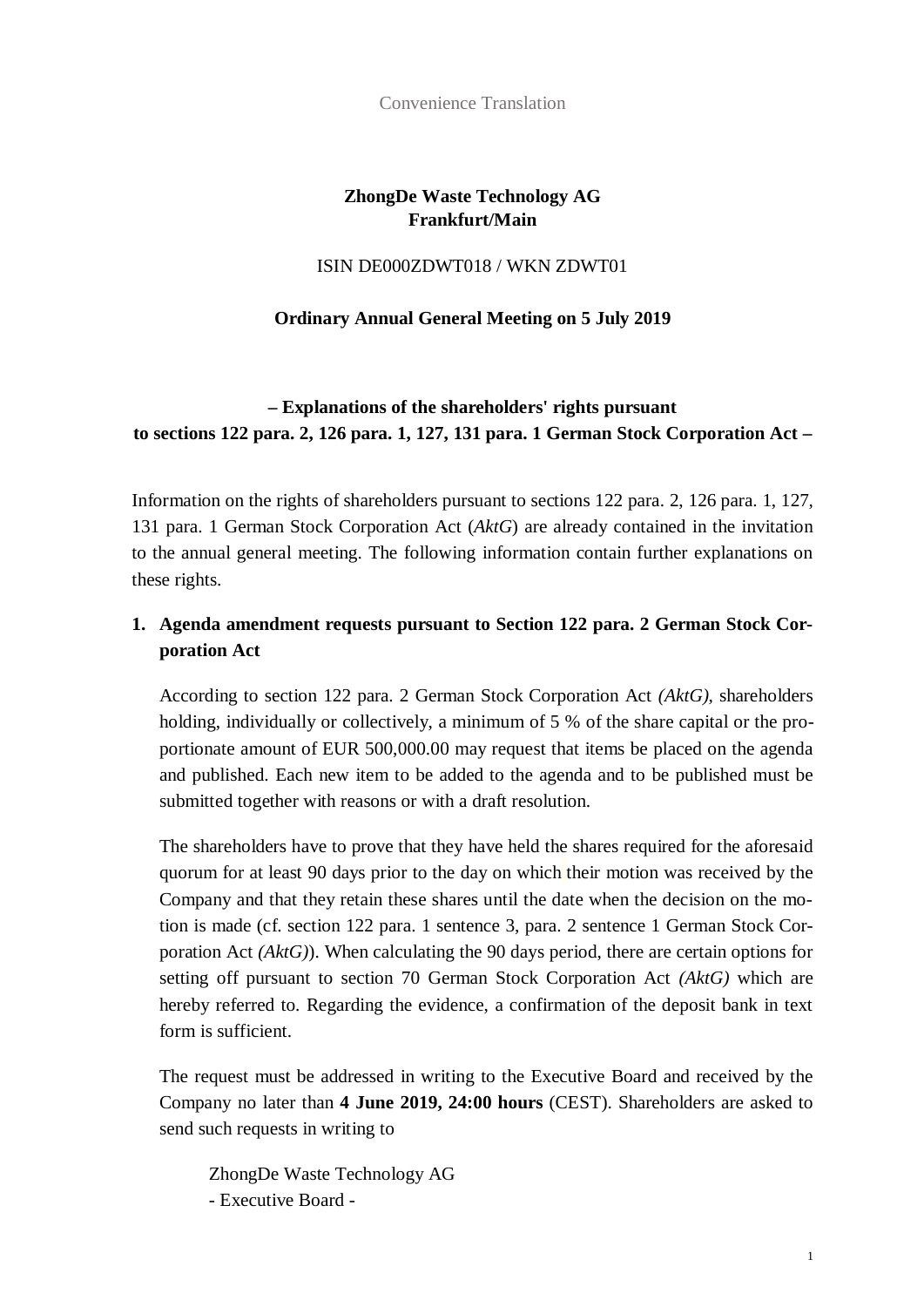Barckhausstraße 1 60325 Frankfurt am Main

or by e-mail with the name of the shareholder or shareholders making the request and a qualified electronic signature to

hv@zhongde-ag.de.

Requests that are received by the Company after such date will be disregarded.

Timely received requests which meet the legal requirements will – unless they have already been published with the convocation – be published in the Federal Gazette immediately after receipt of the request and will be submitted for publication to those media where it can be expected that they will disseminate the information in the entire European Union. Such requests will also be published on the Company's website at

http://zhongde-ag.de/investor\_relations/hauptversammlung.html.

# **2. Counter-motions and election proposals pursuant to Sections 126 para. 1, 127 German Stock Corporation Act**

Pursuant to sections 126 para. 1 and 127 German Stock Corporation Act *(AktG)*, shareholders may submit counter-motions to one or several of the proposals of the executive board and/or the supervisory board on specific agenda items or make nominations for elections to the Supervisory Board or for the appointment of auditors ("election proposals"). Counter-motions must be submitted with reasons, election proposals do not require any reasons. Counter-motions and election proposals have to be submitted in writing, via telefax or E-Mail exclusively at the following address:

ZhongDe Waste Technology AG Barckhausstraße 1 60325 Frankfurt am Main

or fax: +49 69 2475689-900 or e-mail: hv@zhongde-ag.de

Counter-motions and election proposals from shareholders that have been received by the Company at the above address by **20 June 2019, 24:00 hours** (CEST), at the latest, will be made available without undue delay and including the name of the shareholder, a justification to be made available and any comments by the management via the website

#### http://zhongde-ag.de/investor\_relations/hauptversammlung.html

in accordance with Sections 126 and 127 of the German Stock Corporation Act *(AktG)*.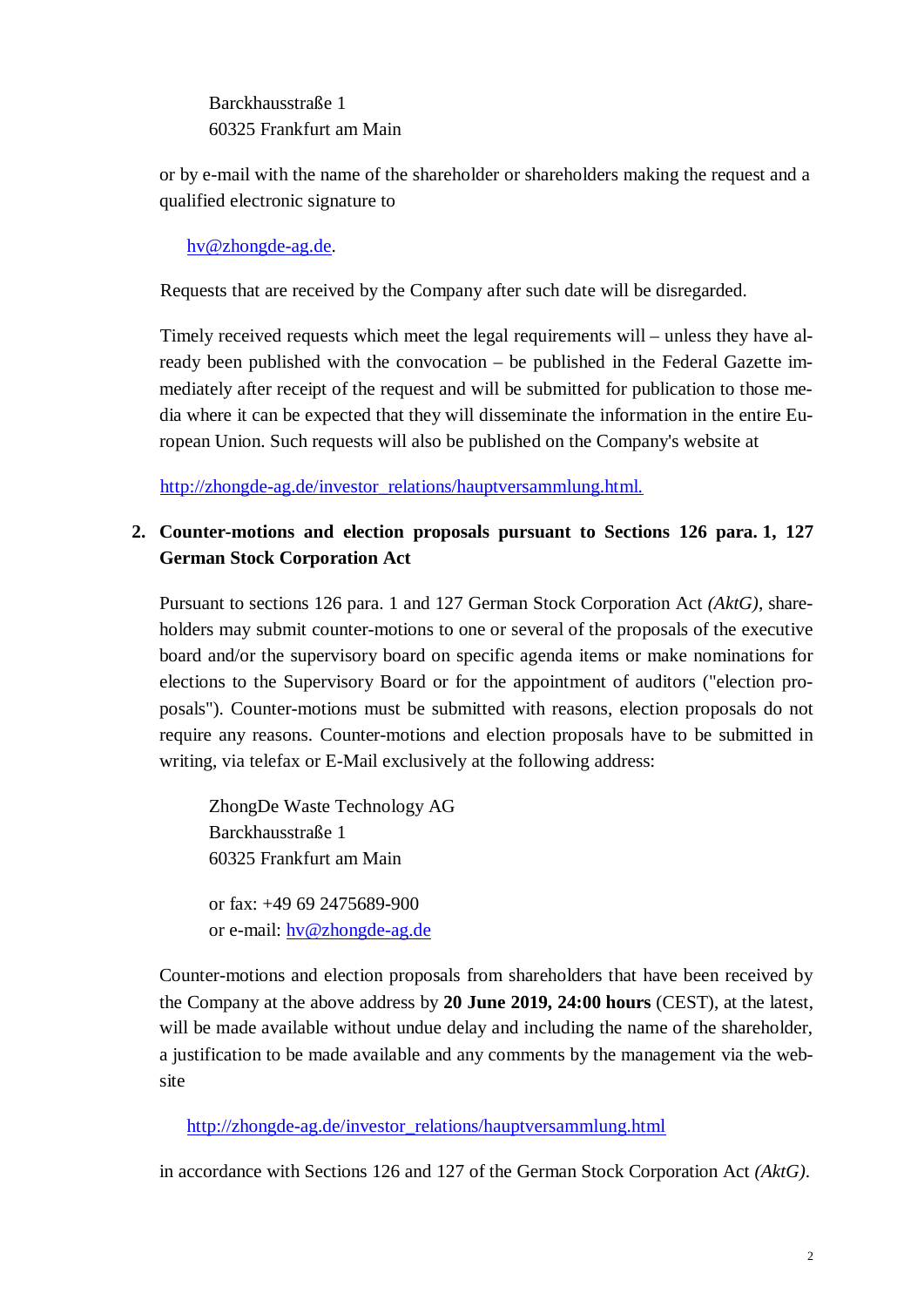Counter-motions or election proposal that are received by the Company after such date or that are addressed otherwise will be disregarded. Statements of the management, if any, will also be made available at that internet address.

In the cases set forth in section 126 para. 2 German Stock Corporation Act *(AktG)*, the Company is not obliged to make a counter-motion and its substantiation publicly available. According to such provision, a counter-motion – including its reasons – does not have to be published,

- 1. to the extent the publication would constitute a criminal offence by the Executive Board;
- 2. if the counter-motion would result in a resolution of the annual general meeting that violates law or the articles of association;
- 3. if the reasons contain statements which are manifestly false or misleading in material respects or if they are insulting;
- 4. if a counter-motion of such shareholder based on the same facts was already published in connection with a general meeting of the company pursuant to section 125 German Stock Corporation Act;
- 5. if the same counter-motion of the shareholder on essentially identical grounds was already communicated pursuant to section 125 German Stock Corporation Act to at least two general meetings of the Company within the past five years and at such general meetings less than one twentieth of the share capital represented voted in favour of such counter-motion;
- 6. if the shareholder indicates that he will neither attend nor be represented at the general meeting; or
- 7. if the shareholder, in at least two general meetings during the past two years, did not file or cause to file the counter-motion communicated by him.

In addition, the reasons do not need to be published if they exceed 5,000 characters in total.

Apart from the cases as set forth in section 126 para. 2 German Stock Corporation Act *(AktG)*, the Executive Board is also not obliged to make election proposals publicly available if they do not contain the content as required under section 124 para. 3 sentence 4 German Stock Corporation Act *(AktG)* (i.e. name, exercised profession and residence of the nominated auditor or supervisory board member) and section 125 para. 1 sentence 5 German Stock Corporation Act *(AktG)* (i.e. memberships in other mandatory supervisory boards).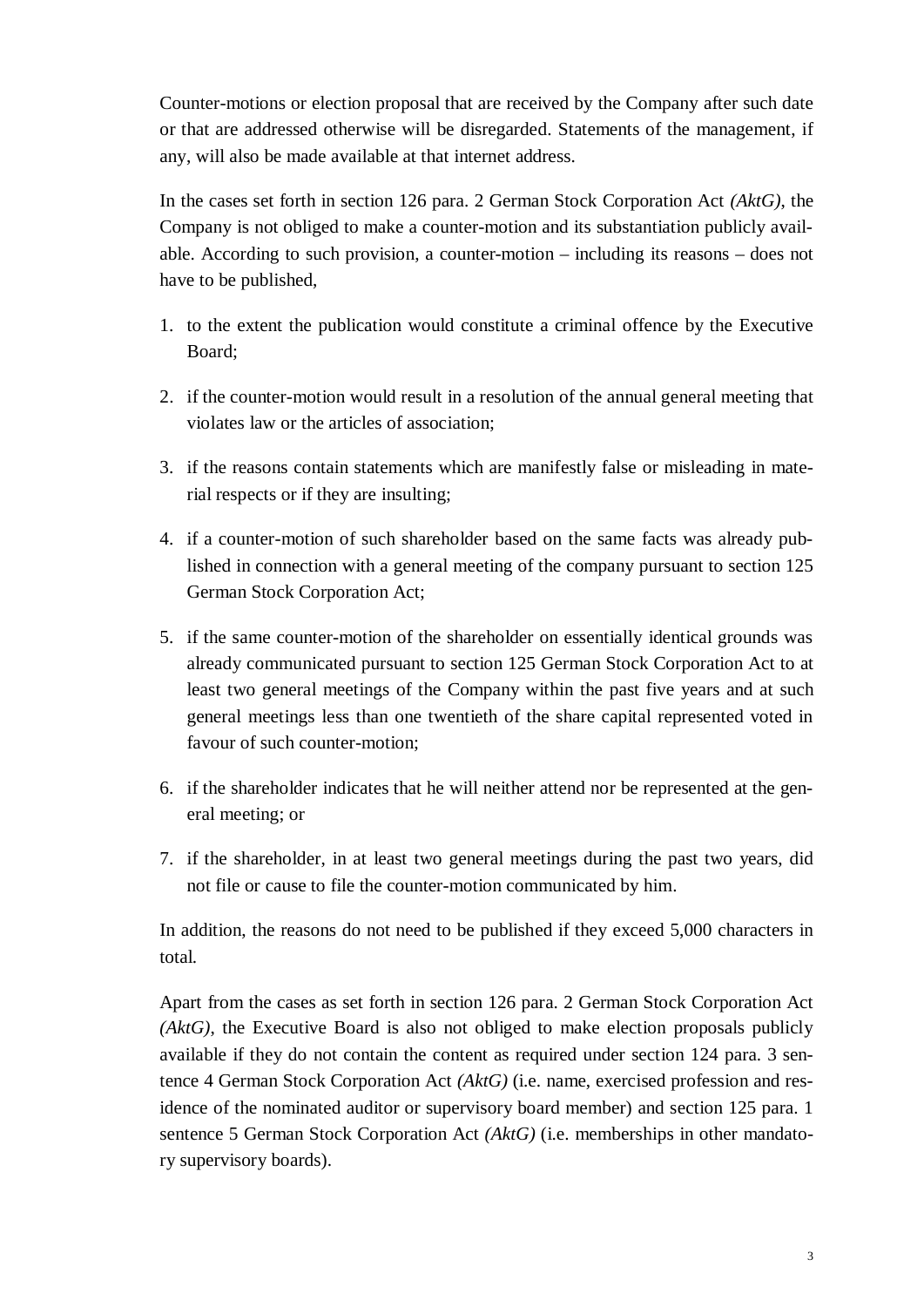Counter-motions and election proposals can be made in the annual general meeting even if they have not been submitted to the Company within the time frame as set forth in section 126 para. 1 German Stock Corporation Act *(AktG)*.

Counter-motions and election proposals can – even if they were submitted to the Company in advance – only be put to the vote if they are raised orally at the annual general meeting.

The Executive Board reserves the right to combine counter-motions and their reasons if and to the extent that several shareholders file counter-motions on the same subject of the agenda.

#### **3. Information right pursuant to section 131 para. 1 German Stock Corporation Act**

At the general meeting, any shareholder or shareholder's representative is entitled to request information from the Executive Board on issues relating to the Company and the Company's legal and business relations to associated companies, insofar as the information is necessary for the proper assessment of an item of the agenda.

Since the consolidated financial statements and the status report on the group for the fiscal year 2016 will be presented at this year's annual general meeting of ZhongDe Waste Technology AG, the obligation of the Executive Board to provide information also extends to the state of the group and the companies included in the consolidated financial statements for the fiscal year 2016. Matters of the Company's affiliates are subject to the information right to the extent they have substantial relevance and can therefore be regarded as matters of the Company.

The information right can be exercised in the annual general meeting without prior announcement or any other notification.

The Executive Board may refrain from answering certain questions for reasons stated in section 131 para. 3 German Stock Corporation Act *(AktG)*. Pursuant to such provision, the Executive Board may refrain from answering questions,

- 1. to the extent that providing such information is, according to sound business judgement, likely to cause material damage to the Company or an associated company;
- 2. to the extent that such information relates to tax valuations or the amount of certain taxes;
- 3. with regard to the difference between the value at which items are shown in the annual balance sheet and the higher market value of such items, unless the financial statements are approved by the general meeting;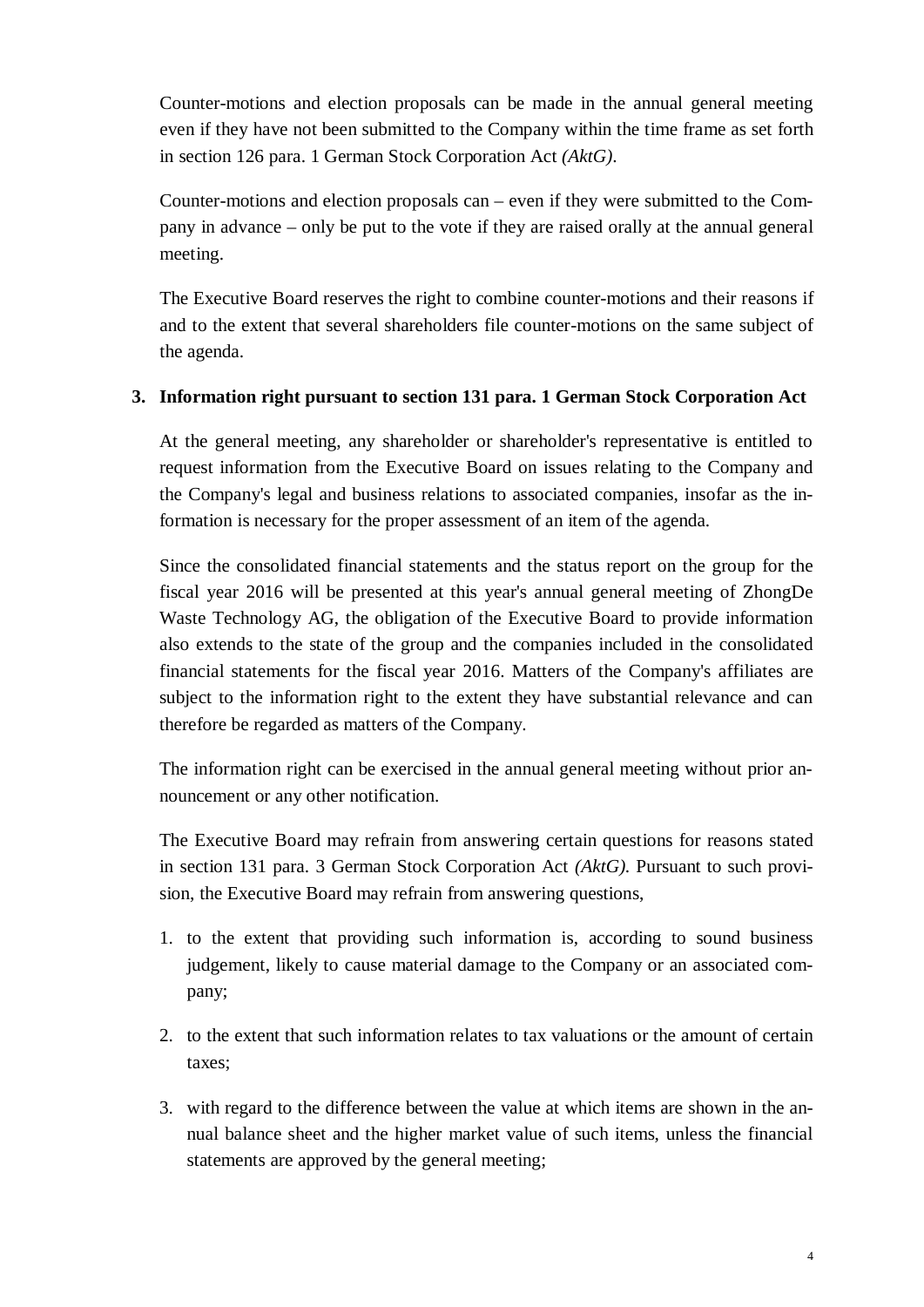- 4. with regard to the methods of classification and valuation, if the disclosure of such methods in the notes suffices to provide a clear view of the actual condition of the Company's assets, financial position and profitability within the meaning of section 264 para. 2 of the German Commercial Code (*HGB*); the foregoing shall not apply if the general meeting is to approve the annual financial statements;
- 5. if rendering the requested information constituted a criminal offence by the Executive Board;
- 6. if, in the case of a credit institution or financial services institution, information about the applied balance sheet and valuation methods or calculations made in the annual financial statements, the management report, the consolidated financial statement or the group's management report are not required;
- 7. if the information was continuously available on the Company's website seven or more days prior to the general meeting as well as during the meeting.

For other reasons, the information may not be denied.

If information has been provided outside a general meeting to a shareholder due to his shareholder status, such information must, pursuant to section 131 para. 4 German Stock Corporation Act *(AktG)*, upon request of a shareholder in the general meeting, be provided to any other shareholder at the general meeting even if such information is not necessary to permit a proper assessment of an item on the agenda. In such case, the Executive Board may not refuse to provide such information on the grounds of para. 3 sentence 1 no. 1 to 4. However, this does not apply if a subsidiary (section 290 para. 1 and 2 German Commercial Code (*HGB*)), a cooperative enterprise (section 310 para. 1 German Commercial Code (*HGB*)) or an associated company (section 311 para. 1 German Commercial Code (*HGB*)) provided the information to a parent company (section 290 para. 1 and 2 German Commercial Code (*HGB*)) for the purpose of inclusion of the Company in the consolidated financial statements of the parent company and the information is required for this purpose.

A shareholder who has been denied information may request that his question and the reasons for which the information was denied be recorded in the minutes of the general meeting pursuant to section 131 para. 5 German Stock Corporation Act *(AktG)*.

Pursuant to section 25 para. 3 of the articles of association of ZhongDe Waste Technology AG, the chairman of the general meeting may reasonably restrict the shareholders' rights to speak and to raise questions with respect to the time frame. He may in particular determine the time frame for the general meeting, the discussion of the agenda items as well as any single request to speak and for information at the beginning or during the general meeting. When determining the time available for a single request to